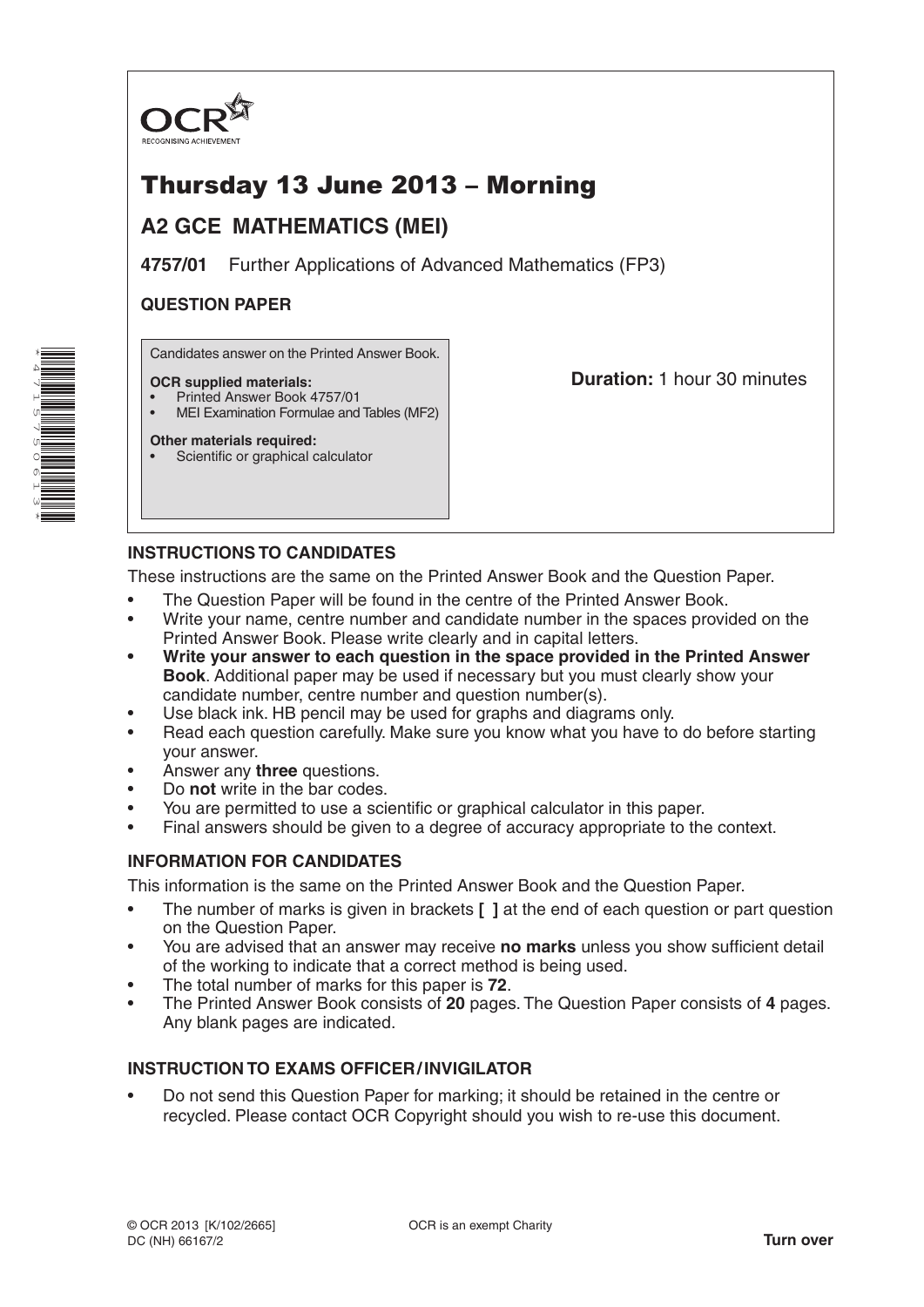#### *Option 1: Vectors*

**1** Three points have coordinates A(3, 2, 10), B(11, 0, -3), C(5, 18, 0), and *L* is the straight line through A with equation

$$
\frac{x-3}{-1} = \frac{y-2}{4} = \frac{z-10}{1}.
$$

| (i) Find the shortest distance between the lines $L$ and BC.                              | $\vert 5 \vert$ |
|-------------------------------------------------------------------------------------------|-----------------|
| (ii) Find the shortest distance from A to the line BC.                                    | [6]             |
| A straight line passes through B and the point $P(5, 18, k)$ , and intersects the line L. |                 |
| (iii) Find $k$ , and the point of intersection of the lines BP and $L$ .                  | 171             |
| The point D is on the line L, and AD has length 12.                                       |                 |

**(iv)** Find the volume of the tetrahedron ABCD. **[6]**

#### *Option 2: Multi-variable calculus*

- **2** A surface has equation  $z = 2(x^3 + y^3) + 3(x^2 + y^2) + 12xy$ .
	- **(i)** For a point on the surface at which  $\frac{\partial z}{\partial x} = \frac{\partial z}{\partial y}$  $\partial x$   $\partial y$  $\partial$  $=\frac{\partial z}{\partial y}$ , show that either  $y = x$  or  $y = 1 - x$ . [5]
	- **(ii)** Show that there are exactly two stationary points on the surface, and find their coordinates. **[7]**
	- **(iii)** The point  $P(\frac{1}{2}, \frac{1}{2}, 5)$  $\frac{1}{2}$ , 5) is on the surface, and Q( $\frac{1}{2}$  + h,  $\frac{1}{2}$  + h, 5 + w) +  $h$ ,  $\frac{1}{2}$  +  $h$ , 5 + w) is a point on the surface close to P. Find an approximate expression for *h* in terms of *w*. **[5]**
	- (iv) Find the four points on the surface at which the normal line is parallel to the vector  $24\mathbf{i} + 24\mathbf{j} \mathbf{k}$ . [7]

#### *Option 3: Differential geometry*

- **3** (a) Find the length of the arc of the polar curve  $r = a(1 + \cos \theta)$  for which  $0 \le \theta \le \frac{1}{2}\pi$ . [6]
- **(b)** A curve *C* has cartesian equation  $y = \frac{x}{4}$ 6 2*x*  $=\frac{x^3}{6}+\frac{1}{2}$ .
	- **(i)** The arc of *C* for which  $1 \le x \le 2$  is rotated through  $2\pi$  radians about the *x*-axis to form a surface of revolution. Find the area of this surface. **[8]**

For the point on *C* at which  $x = 2$ ,

- (ii) show that the radius of curvature is  $\frac{289}{64}$ ,  $\frac{289}{64}$ , [5]
- **(iii)** find the coordinates of the centre of curvature. **[5]**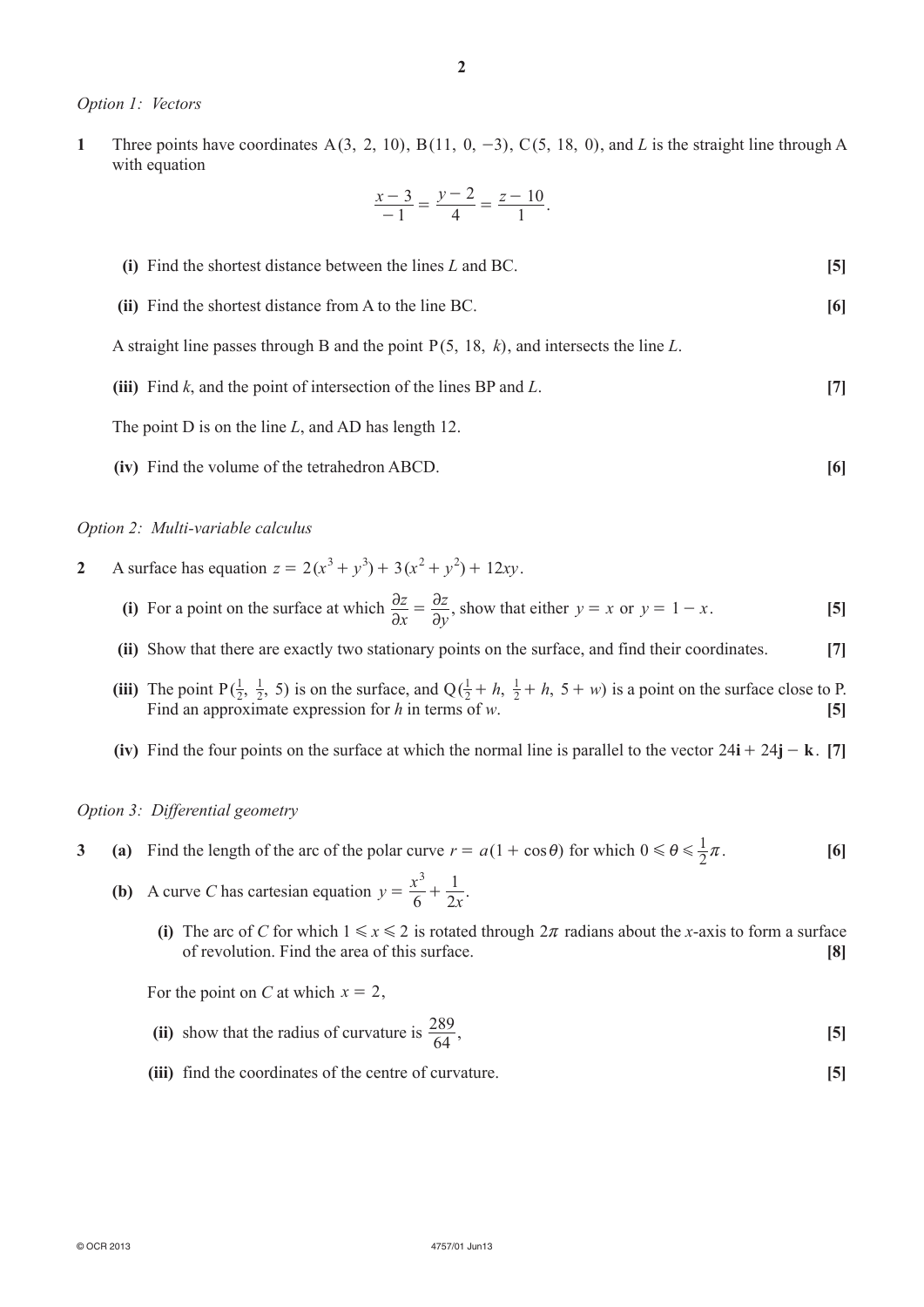#### *Option 4: Groups*

**4** (a) The composition table for a group *G* of order 8 is given below.

|  | $\begin{array}{ ccccccccccccccccccc }\hline a&b&c&d&e&f&g&h \end{array}$                                                                                                                                                                                                                                                                      |  |  |  |
|--|-----------------------------------------------------------------------------------------------------------------------------------------------------------------------------------------------------------------------------------------------------------------------------------------------------------------------------------------------|--|--|--|
|  |                                                                                                                                                                                                                                                                                                                                               |  |  |  |
|  |                                                                                                                                                                                                                                                                                                                                               |  |  |  |
|  |                                                                                                                                                                                                                                                                                                                                               |  |  |  |
|  |                                                                                                                                                                                                                                                                                                                                               |  |  |  |
|  |                                                                                                                                                                                                                                                                                                                                               |  |  |  |
|  |                                                                                                                                                                                                                                                                                                                                               |  |  |  |
|  |                                                                                                                                                                                                                                                                                                                                               |  |  |  |
|  | $\begin{array}{cccccccccccccccc} a & c & e & b & f & a & h & d & g\\ b & e & c & a & g & b & d & h & f\\ c & b & a & e & h & c & g & f & d\\ d & f & g & h & a & d & c & e & b\\ e & a & b & c & d & e & f & g & h\\ f & h & d & g & c & f & b & a & e\\ g & d & h & f & e & g & a & b & c\\ h & g & f & d & b & h & e & c & a\\ \end{array}$ |  |  |  |

### **(i)** State which is the identity element, and give the inverse of each element of *G*. **[3]**

| (ii) Show that $G$ is cyclic. |  |
|-------------------------------|--|
|                               |  |

- **(iii)** Specify an isomorphism between *G* and the group *H* consisting of  $\{0, 2, 4, 6, 8, 10, 12, 14\}$  under addition modulo 16. **[3]**
- **(iv)** Show that *G* is not isomorphic to the group of symmetries of a square. **[2]**
- **(b)** The set *S* consists of the functions  $f_n(x) = \frac{x}{1 + nx}$ , for all integers *n*, and the binary operation is composition of functions.
	- **(i)** Show that  $f_m f_n = f_{m+n}$ . [2]
	- **(ii)** Hence show that the binary operation is associative. **[2]**
	- *(iii)* Prove that *S* is a group.  $[6]$
	- **(iv)** Describe one subgroup of *S* which contains more than one element, but which is not the whole of *S*. **[2]**